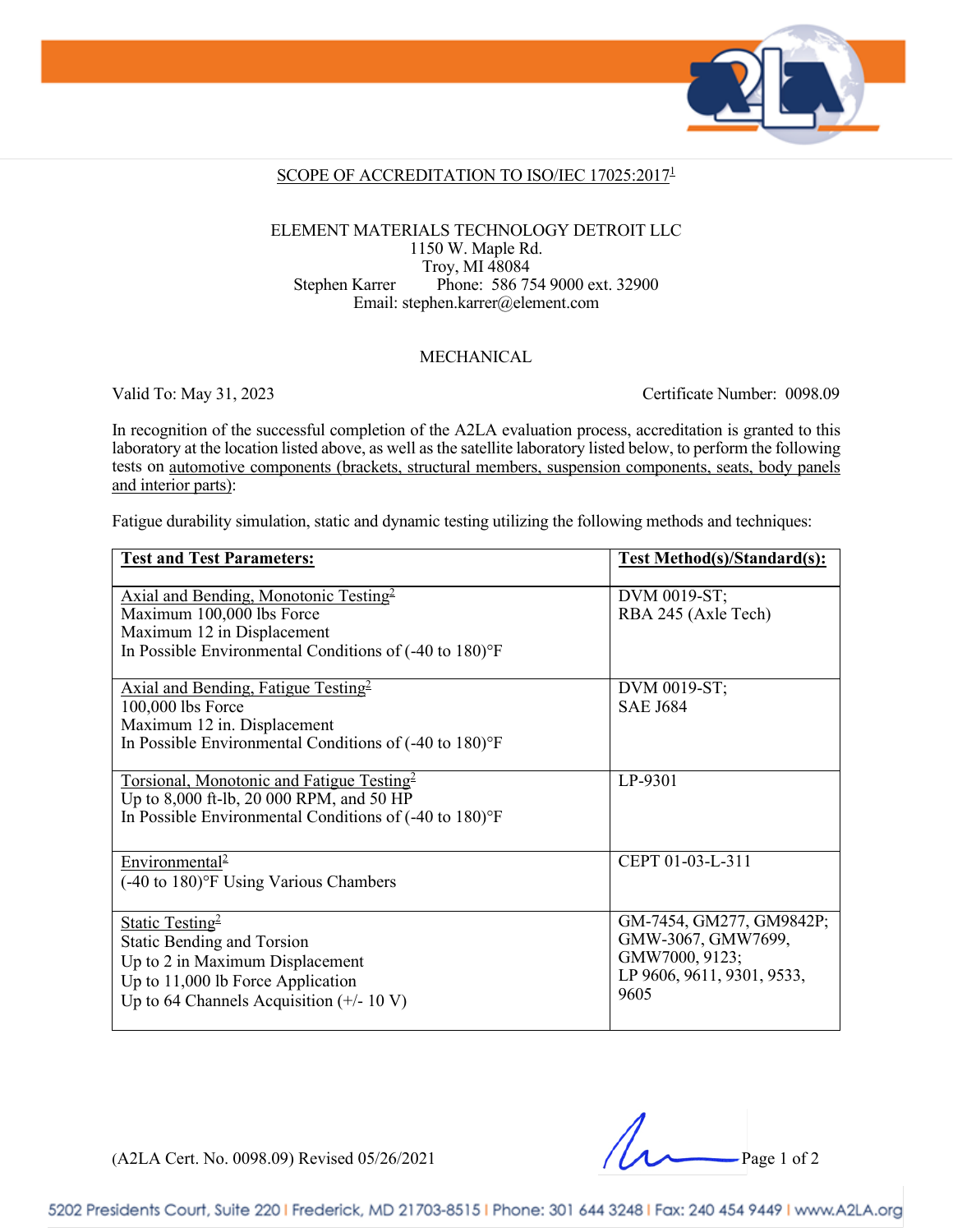| <b>Test and Test Parameters:</b>                                                                                                  | Test Method(s)/Standard(s):                             |
|-----------------------------------------------------------------------------------------------------------------------------------|---------------------------------------------------------|
| Multi-Axis Simulation Table(s) $(MAST)^2$<br>Up to $50$ Hz<br>Bounce, Vertical, Pitch, Roll, Yaw, Lateral and Longitudinal Inputs | DVM 0009-ST;<br><b>ATE N 656</b><br>(Continental Teves) |
| Vehicle and Laboratory Data Acquisition <sup>3</sup>                                                                              | CETP 00.00-R-395;<br><b>SLTID51601</b>                  |
| Four Post (Wheel) Road Simulator <sup>2</sup><br>Up to $50$ Hz<br>55 kip Actuators                                                | <b>GU0902B</b>                                          |
| Spindle-Coupled Road Simulator $(329 \text{ LT})^2$<br>Up to $50$ Hz                                                              | <b>GMN10124SOP</b>                                      |
| Spindle-Coupled Road Simulator $(329 \text{ PC})^2$<br>Up to $50$ Hz                                                              | <b>GMN10124SOP</b>                                      |

*1 This accreditation covers testing performed at the main laboratory listed above and the satellite laboratory listed below.*

#### ELEMENT MATERIALS TECHNOLOGY DETROIT LLC 1154 Maplelawn Troy, MI 48084 Stephen Karrer Phone: 586 754 9000 ext. 32900 Email: stephen.karrer@element.com

| <b>Test and Test Parameters:</b>                                                                                                                                                         | Test Method(s)/Standard(s):                                                               |
|------------------------------------------------------------------------------------------------------------------------------------------------------------------------------------------|-------------------------------------------------------------------------------------------|
| Environmental <sup>2</sup><br>(-40 to 180)°F Using Various Chambers                                                                                                                      | CEPT 01-03-L-311                                                                          |
| Static Testing <sup>2</sup><br><b>Static Bending and Torsion</b><br>Up to 2 in Maximum Displacement<br>Up to $11,000$ lb Force Application<br>Up to 64 Channels Acquisition $(+/- 10 V)$ | GM 7454, 277, 9842P;<br>GMW 3067, 7699, 7000, 9123;<br>LP 9606, 9611, 9301, 9533,<br>9605 |
| Vehicle and Laboratory Data Acquisition <sup>3</sup>                                                                                                                                     | CETP 00.00-R-395;<br><b>SLTID51601</b>                                                    |

2 *Also using customer supplied test methods, or methods developed by the lab and approved by the client,*  within the parameters listed above.

*This laboratory performs field testing activities for these tests*

(A2LA Cert. No. 0098.09) Revised 05/26/2021 Page 2 of 2